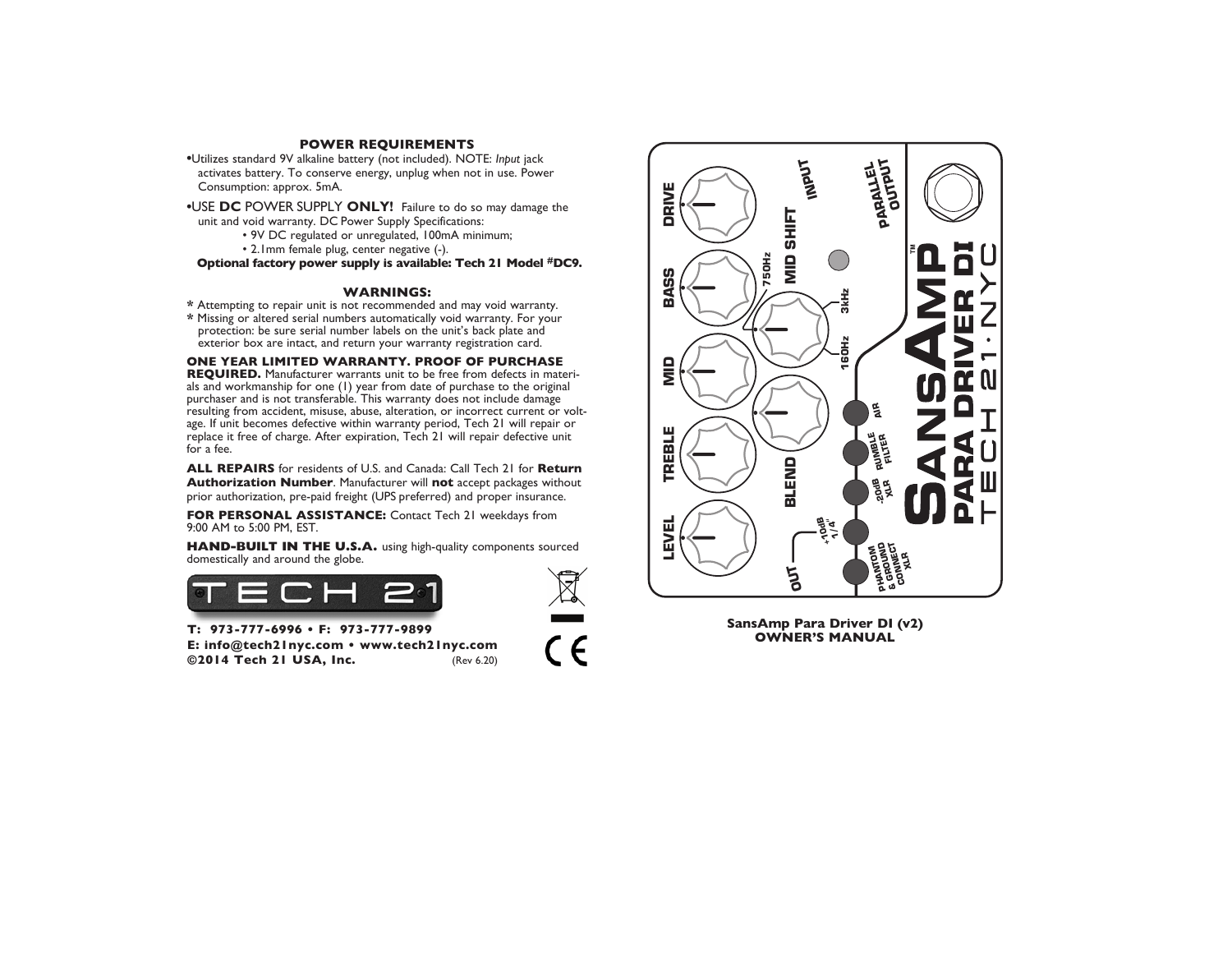# **TECH 21, THE COMPANY**

Tech 21 was formed by a guitarist possessing the unusual combination of a trained ear and electronics expertise. In 1989, B. Andrew Barta made his invention commercially available to players and studios around the world. His highly-acclaimed **SansAmp**™ pioneered Tube Amplifier Emulation in professional applications for recording direct and performing live, and created an entirely new category of signal processing. There have since been many entries into this niche, yet SansAmp continues to maintain its reputation as the industry standard. Tech 21 takes great pride in delivering consistent quality sound, studio to studio, club to club, arena to arena.

#### **PRODUCT OVERVIEW**

The SansAmp Para Driver DI offers detailed tone shaping for any signal source and gives your instrument a natural warmth and presence as if you were miking it through a tube pre-amp. Our exclusive, 100% analog circuitry eliminates the unnatural harmonics of piezo pickups. It is particularly useful with acoustic, electric and bass guitars, and upright bass, as well as violin, cello, etc.

The Para Driver functions as a pre-amp, a stomp box, as a standard direct box with EQ (when Blend is at minimum), and as a standard transparent DI (in bypass). When you engage the SansAmp circuitry via the on-board footswitch, it gives you the sound and responsiveness of a miked-up pro stage rig --direct into a recording console or P.A. system. You can also simultaneously plug straight into a power amp or conventional amp.

#### **APPLICATIONS**

# **WITH AN INSTRUMENT AMP:**

**•As a Pre-Amp:** Run 1/4" Output of the Para Driver directly into the power amp input, a.k.a. "effects return" (if applicable), of an amp, which will bypass the amp's tone-coloring pre-amp section and defeat the amp's master volume. So, be sure your instrument's volume is off, BEFORE you turn on the amp. If a power amp input is not available, use the cleanest channel with the amp's EQ flat and maximum headroom. For best results, keep the Para Driver's Level close to unity gain to not overload the amp's input (which could yield undesirable distortion).

**•As a Stomp Box:** Run the 1/4" Output into the front input of your amp. For best results, keep SansAmp Para Driver DI's Level close to unity gain so as not to overload the amp's input, which could yield undesirable distortion.

**TO DRIVE A POWER AMP:** Run the 1/4" Output or XLR Output to the corresponding input of a power amp, and adjust your stage volume with the Level control of SansAmp Para Driver DI.

**NOTE:** When running into the power amp input of an amp or a power amp alone, make sure to set the Output Level Switches as follows:

If using 1/4-inch: +10dB engaged (in position).

If using XLR: -20dB disengaged (up position).

If you are so inclined, this is the time to crank it --as long as the power amp volume is close to or at max.

# **FOR RECORDING DIRECT OR DIRECT TO P.A. SYSTEM:**

Plug the XLR or 1/4" Output directly into the input of a mixer/DAW. Work with the input trim control on the mixer/ recorder and be sure not to overload its input. If the Level of the Para Driver is below 12 o'clock and is overloading the board, use the respective output level switch to reduce the output:

If using 1/4-inch: +10dB disengaged (up position). If using XLR: -20dB engaged (in position).

Bear in mind full-range systems yield a wide frequency response. Therefore, we suggest you start with the EQ levels at 12 o'clock and then increase/ decrease to taste.

**WITH INSTRUMENTS:** Use with acoustic, electric and bass guitars, and upright bass, as well as keyboards, violin, drums, sax, harmonica, and even vocals. But don't stop here. Try your own experimentation.

### **WITHOUT INSTRUMENTS:**

-Insert SansAmp Para Driver DI in your mixing board and use it as an outboard processor to warm up a particular channel.

-Put direct in-line from the microphone to the mixer.

-Enhance existing tracks in the mix-down process.

-Use as a speaker/mic simulator to record your favorite effects/stomp boxes directly (see Sample Settings).

 $\frac{1}{2}$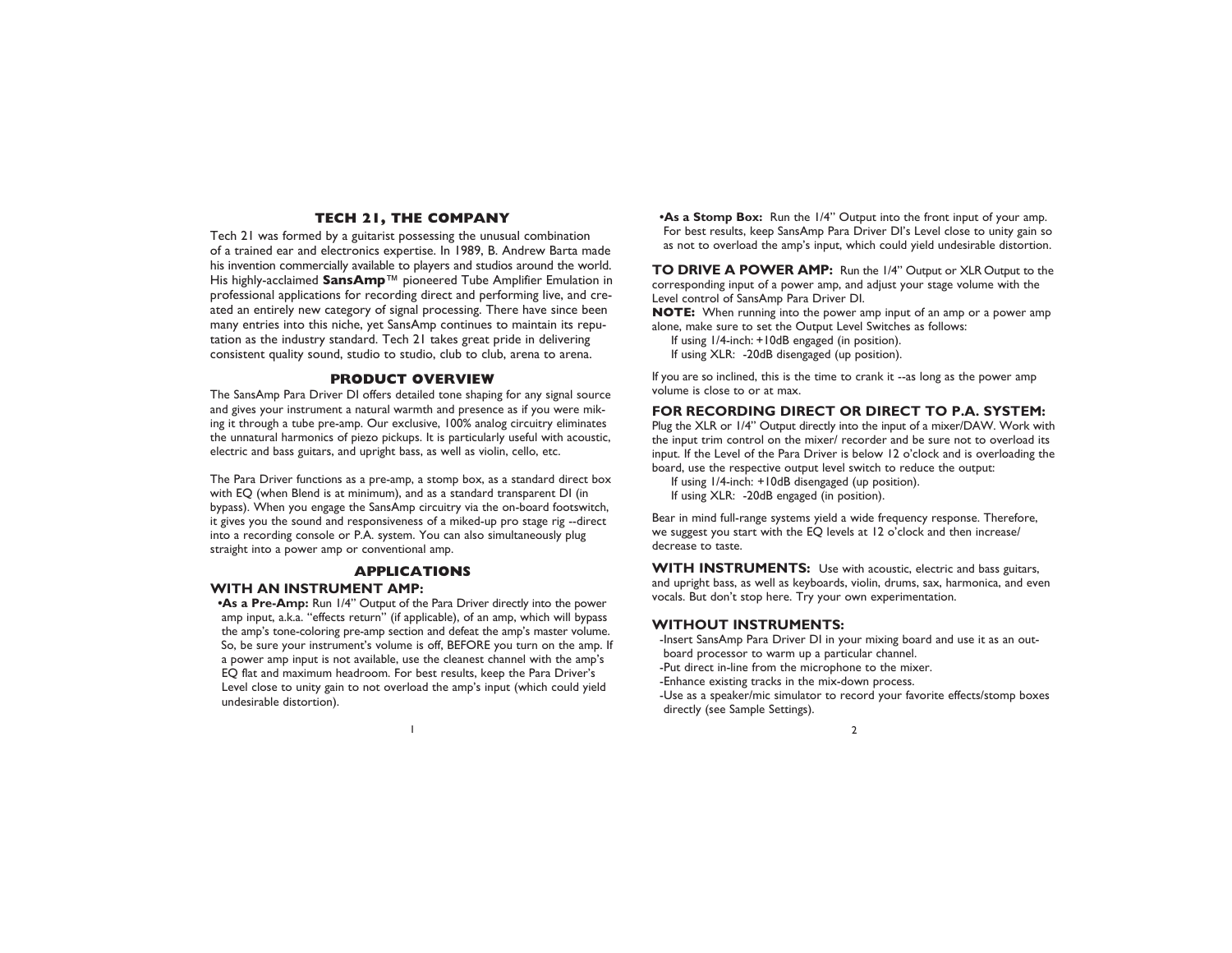# **GUIDE TO CONTROLS**

**DRIVE:** adjusts the overall amount of gain and overdrive, similar to when the output section of a tube amp is being pushed. For fatter, more robust clean sounds, increase Drive until it starts to distort, then gradually decrease until it disappears.

**BASS & TREBLE**: These active tone controls cut or boost ±12dB from unity gain at 12 o'clock. Bass is 80 Hz. Treble is 3.2kHz.

## **MID SHIFT & MID**

Sweepable, semi-parametric EQ controls range from 160 Hz to 3 kHz, ±16dB, respectively. With Mid Shift, you can select the center frequency of the midrange control (MID), enabling you to notch out specific frequencies that may be causing your acoustic guitar to feed back. You can achieve various unique sounds by boosting MID and selecting different frequencies with Mid Shift - such as the "Money for Nothing" sample setting. Note: If you set Mid Shift at 1kHz, MID operates as a traditional mid-range control.

**BLEND** controls the ratio of your direct instrument signal and the SansAmp Tube/Microphone Emulation. In most cases, you will probably have this set at maximum (100% SansAmp). If you should want to hear some of the distinct timbre of a piezo pickup, or reduce the amount of "compression," you can simply adjust accordingly by turning the *Blend* control counter clockwise. At minimum, the SansAmp circuitry is bypassed. However, all the other controls remain active. The unit then functions as a standard DI with EQ.

**LEVEL** adjusts the output level of both the 1/4" and XLR outputs.

## **RUMBLE FILTER**

Engaged (in position), it removes unwanted sub-sonic frequencies that cause boominess and audible handling noises associated with acoustic guitars. Also complements other instruments, such as electric guitar, for a snappier, more inyour-face sound. Note: When Blend is at minimum, there will be no effect.

#### **AIR**

Engaged (in position), adds top-end clarity and sparkle to acoustics. Also complements other instruments, as well as vocals, for more definition and more open sound. Note: When Blend is at minimum, there will be no effect.

#### **THE INS AND OUTS**

Follow Standard Audio Procedure to avoid unwanted and potentially speakerdamaging "pops" when connecting or disconnecting any equipment:

## **Always mute mixing board and/or turn down amp volume BEFORE plugging or unplugging!**

## **IMPORTANT: TURN ON FIRST. TURN OFF LAST.**

**INPUT**: 1/4", 4.7megOhm, instrument level. Switches battery power on/off. To avoid battery drain, unplug when not in use. (DON'T FORGET TO MUTE!)

**PARALLEL OUTPUT**: 1/4" unbalanced direct output is "hard-wired" to the Input jack. Instrument signal passes through, UNEFFECTED, to the input of your stage amplification system. NOTE: The impedance of the 1/4" Input will change and assume the impedance of the equipment the Parallel Output is connected to. If that equipment has a lower impedance (i.e., vintage effects, tuners, etc.), it will cause the signal to diminish. To avoid signal degradation, we recommend not using the Parallel Output when a high impedance is required (for instance, for piezos).

**BALANCED XLR OUTPUT**: Balanced 600-Ohm low Z output. Sends effected or uneffected signal to mixing console/recorder, depending on the orientation of the Footswitch.

XLR Output Level Switch: -20dB pad to match the output to equipment with different input level requirements. Disengaged (up position), the output is 0dB. Engaged (in position), the output is -20dB.

**1/4" OUTPUT**: Unbalanced 1KOhm low Z output. Sends effected or uneffected signal to amp rig or power amp, as per the orientation of the Footswitch.

1/4" Output Level Switch: +10dB boost to match the output to equipment with different input level requirements. Disengaged (up position), the output is -10dB. Engaged (in position), the output is 0dB.

 $\frac{3}{4}$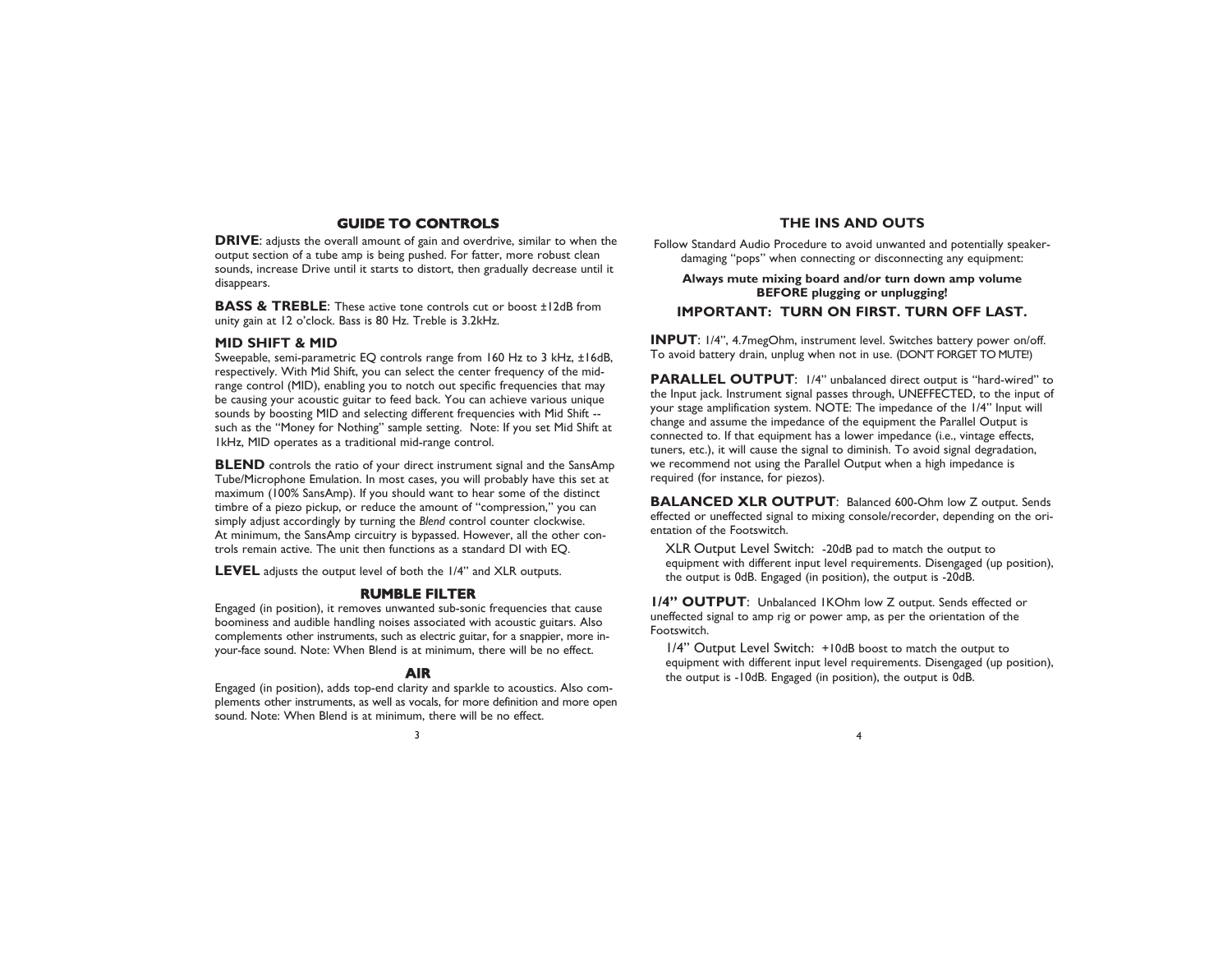**FOOTSWITCH**, with corresponding LED indicator: Engages/disengages the circuitry. *Active*, LED will be on. Tonality and gain structure are affected as determined by the setting of the controls. Delivers effected signal through the XLR Output and 1/4" Output. Inactive, LED will be off. SansAmp Para Driver DI functions as an active transparent direct box and will not sonically alter the instrument signal.

#### **PHANTOM POWER**

Allows you to "tap into" the power of a suitably equipped mixer. As the 3 conductor XLR sends the audio signal to the input of a mixer, the mixer sends voltage back to the unit via the same 3 wires, eliminating the need for an external power supply. Consult your mixer's owner's manual for set-up instructions. For live and studio use, let the engineer know your SansAmp Para Driver DI is phantom power operable.

**PHANTOM & GROUND CONNECT SWITCH**: When engaged, the ground connects and unit will accept phantom power through the XLR Output. Disengaged, the ground of your stage system and other interconnected gear is lifted (isolated) from the ground of the mixing console.

**With a mixer only**: If you are plugging your instrument into the Para Driver and taking the XLR Output to a mixer **--and you don't have any other grounded equipment connected in the setup--** you will have to push the switch in to connect the ground and engage the phantom power.

**With a mixer and amp**: If you're going to the mixer via the XLR and using the 1/4" Output or Parallel Output to feed an amp (with its own AC ground), you should have the switch disengaged (in the up position) to be in "Ground Lift" mode. If you experience hum and/or buzz with the switch in either position, there is probably a problem with the AC outlets you are plugging into.

**NOTE**: If using vintage equipment without proper grounds, take extra care connecting it to modern grounded equipment. The inadequacies of the ground in vintage gear could result in damaging anything it is connected to.

**NOTE**: While operating under phantom power, we recommend keeping a 9V alkaline battery installed at all times to avoid the previously mentioned "pops" when lifting the ground (see page 4).

# **SPEAKER SIMULATION**

Speaker simulation is an integral part of the SansAmp circuitry. It is specifically designed for a smooth, even response as would be achieved by a multiplymiked cabinet --without peaks, valleys, and notches associated with single miking-- and will complement any type of speaker cabinet system.

# **NOTEWORTHY NOTES & CONSIDERATIONS**

**1) SansAmp Para Driver DI is very responsive.** Our controls are unusually sensitive and you need not set everything at max to get maximum results. For instance, to brighten your sound, try cutting back on the Bass first, rather than automatically boosting Treble all the way up.

Be aware that boosting Treble and Bass increases the high and low frequency content without changing the overdrive structure. However, boosting the Mid and the Mid Shift controls will increase the amount of saturation. (Refer to the Sample Setting for Sparkle Electric Guitar.) By taking the time to familiarize yourself with how the EQ controls interact, you will be able to achieve the proper mix of frequencies that best suits your needs in any venue.

**2) The noise level is exceptionally low.** However, it may amplify noise emanating from the input source. To minimize noise going into SansAmp Para Driver DI, we recommend active electronic instruments have the volume set at unity gain/maximum and tone controls positioned flat. If you need to boost, do so slowly and sparingly.

**3) Compressors or limiters may not be necessary.** Our unique circuitry emulates the warm, natural, gentle compression of tubes. This limits transient peaks for an even meter reading, so that outboard units typically are not needed.

**4) Using effects.** One of the key attributes of SansAmp is the responsiveness to the dynamics and nuances of your playing technique. Therefore, it is best to have your instrument plugged directly into the SansAmp and place effects after the SansAmp. If, however, you prefer to place an effect before SansAmp, be sure to set the output level of the effect at unity gain with the output level of the instrument.

 $5<sub>6</sub>$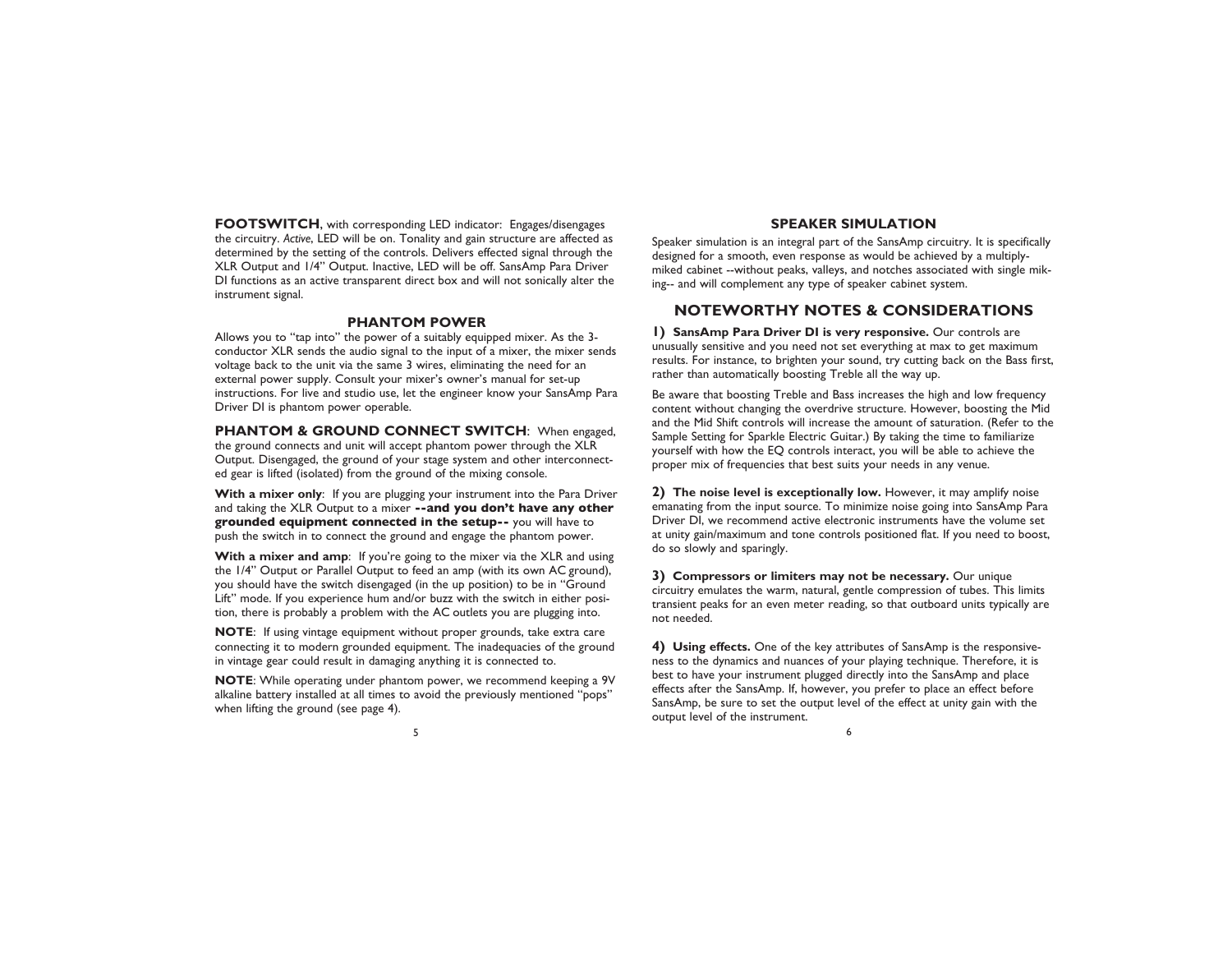



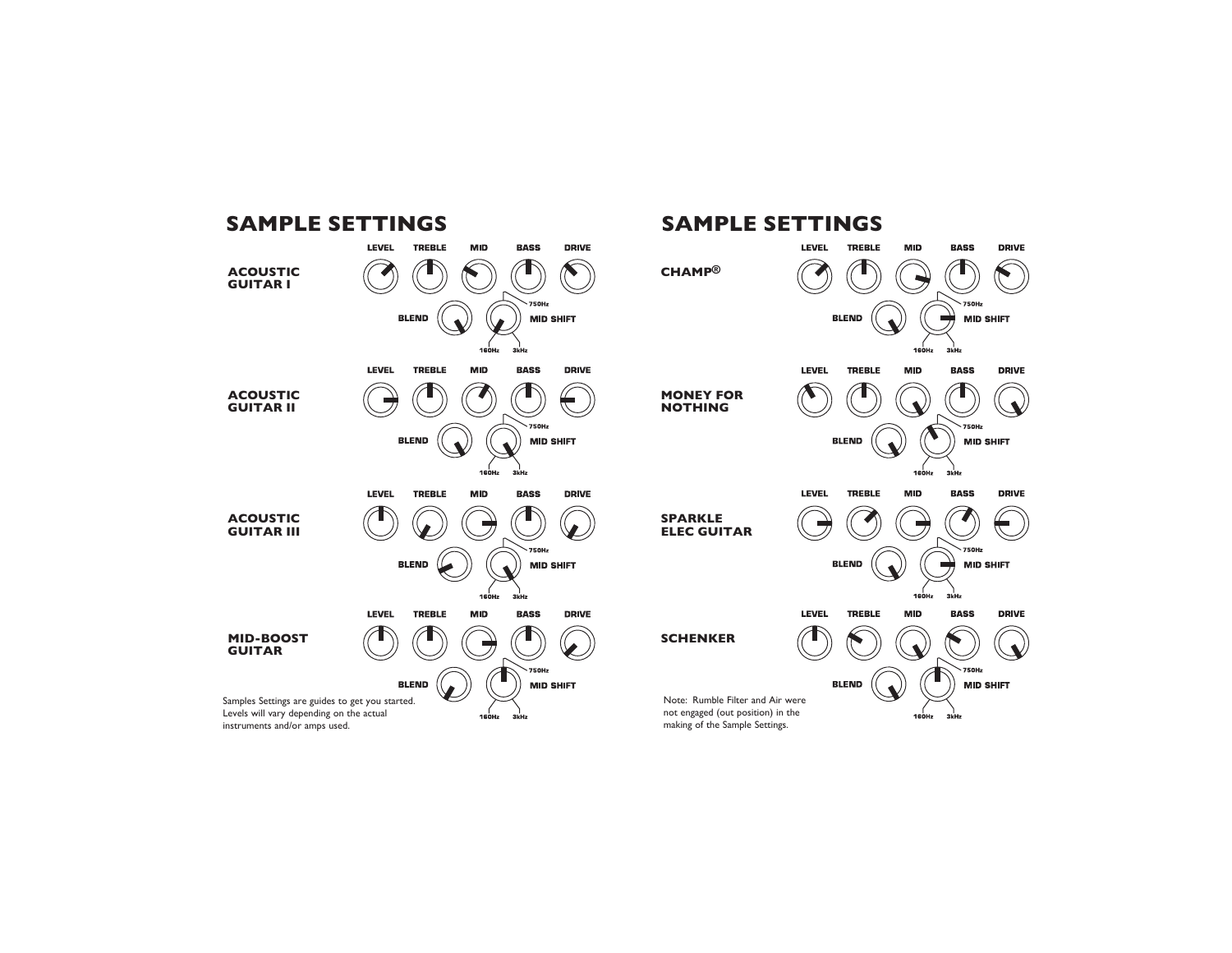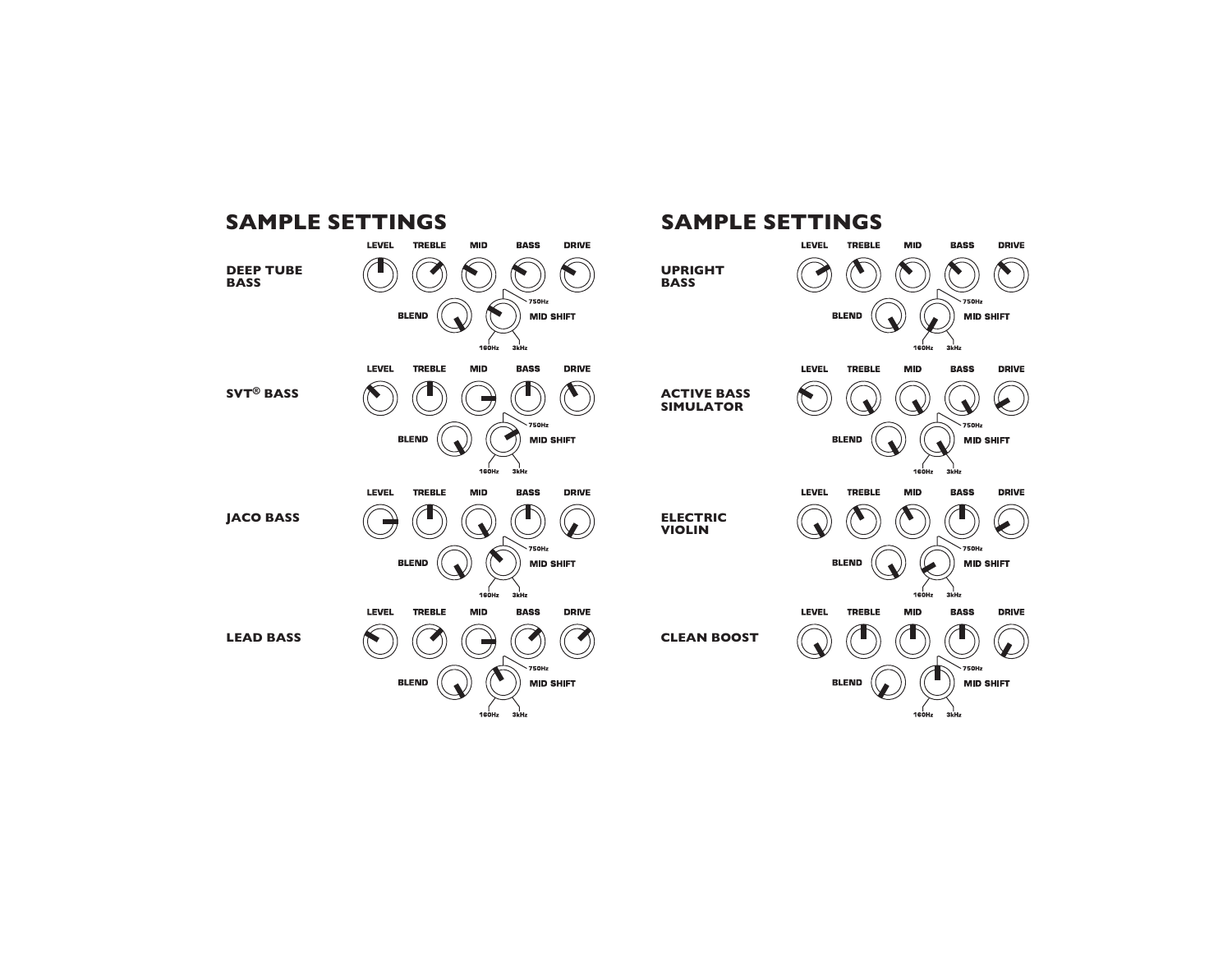

®Registered trademarks. Names of Samples Settings are intended for descriptive purposes only.